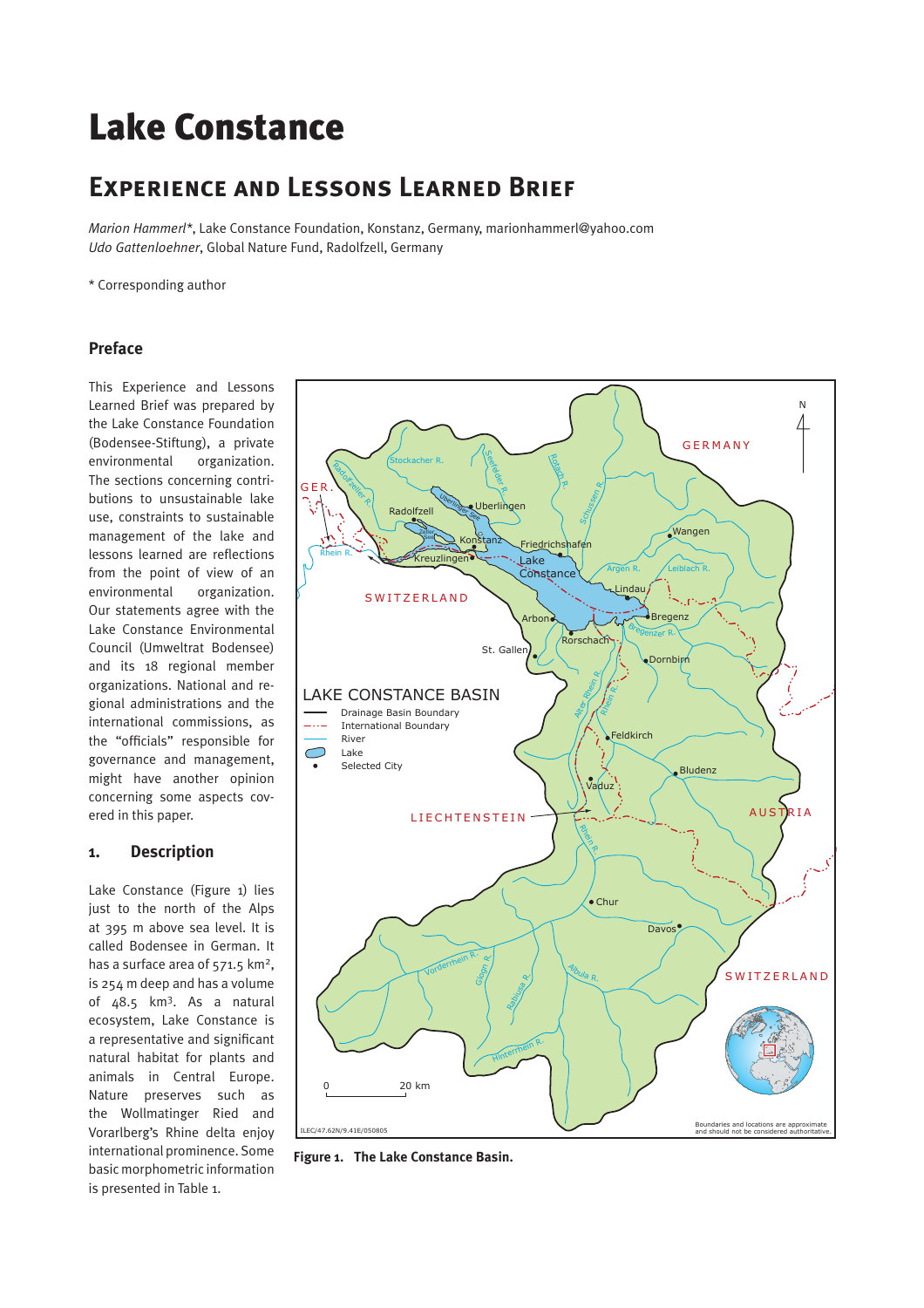Lake Constance has German, Austrian and Swiss shorelines. The Principality of Liechtenstein is also located in the lake basin. This international settlement and industrial region is inhabited by over 3 million people. Over 500 people/km2 live along the shoreline of the lake.

# 1.1 Physical and Limnological Data

Lake Constance is the second largest pre-Alpine European lake by area and volume after Lake Geneva. The lake basin is situated in the Molasse basin of the northern Alpine foreland and was mainly formed by water and ice activity during the last Quaternary glaciation period more than 15,000 years before present. The catchment area of Lake Constance is about 11,500 km2 and covers the territories of three European countries: Germany (28%), Switzerland with Liechtenstein (48%) and Austria (24%).

Lake Constance is traditionally divided into Lower Lake Constance and Upper Lake Constance. More than 90% of the water flow originates from the Alps by the three inflows Alpenrhein, Bregenzerach and Dornbirnerach in the eastern part of the Upper Lake.

Lake Constance is oriented from northwest to southeast and the water body is strongly influenced by wind activity. It is a low-phosphorus, mesotrophic, hard-water lake with calcite precipitation due to biogenically induced increase of the pH. Electrical conductivity of the water typically ranges between 260 and 300 µS/cm.

# 1.2 Wildlife and Habitats

As a natural ecosystem, Lake Constance is one of the most representative and important wetland habitats for plants and animals in Central Europe. Lake Constance has particular significance as a resting and wintering area for approximately 250,000 water birds and is the most important inland body of water for water fowl in Germany, Switzerland and Austria. During autumn and winter, the maximum number of

| Table 1. | <b>Morphometric Data of Lake Constance Basin.</b> |  |  |
|----------|---------------------------------------------------|--|--|
|          |                                                   |  |  |

|                                                     | <b>Upper</b><br>Lake | <b>Lower</b><br>Lake | <b>Total</b> |
|-----------------------------------------------------|----------------------|----------------------|--------------|
| Altitude (m asl) at middle<br>water level           | 395.33               | 395.11               |              |
| Surface area of water (km <sup>2</sup> )            | 500                  | 71.5                 | 571.5        |
| Volume $(10^6 \text{ m}^3)$                         | 47.678               | 0.808                | 48.486       |
| Maximum depth (m)                                   | 253.3                | 46                   |              |
| Mean depth (m)                                      | 101                  | 13                   | 85           |
| Mean range of annual water<br>level fluctuation (m) | 1.50                 | 1.48                 |              |
| Length of shoreline (km)                            | 186                  | 87                   | 273          |
| Mean outflow $(10^9 \text{ m}^3/\text{yr})$         | 11.1                 | 11.7                 | 11.7         |
| Residence time (yr)                                 | 4.3                  | 0.07                 |              |
| Catchment area (km <sup>2</sup> )                   | 10,919               | 568                  | 11,487       |

individuals of given species is as follows: great-crested grebe (*Podiceps cristatus*) (12,700), gadwall (*Anas strepera*) (12,600), red-crested pochard (*Netta rufina*) (20,400), pochard (Aythya *ferina*) (80,000), tufted duck (*Aythya fuligula*) (116,000), and coot (*Fulica atra*) (77,600).

The occurrence of more than 350 bird species in Central Europe is only possible in a region of favorable geographical position. The location of the lake at the northern edge of the Alps especially favors the occurrence of numerous migratory birds. Some Alpine birds such as wallcreeper (*Tichodroma muraria*) and crag martin (*Ptyonoprogne rupestris*) breed in the Lake Constance region or are guests such as golden eagle (*Aquila chrysaetos*), Alpine accentor (*Prunella collaris*) and ring ouzel (*Turdus torquatus*).

The most important precondition for a bird life rich in species at Lake Constance is its topographical and ecological diversity. The Lake Constance area is a geographical plant-specific contact zone with a wide range of floristic specialties. Apart from Mediterranean plants, Alpine and even steppe flora from the East are found at Lake Constance.

Unlike other large lakes in the foothills of the Alps, the water level of Lake Constance is not regulated artificially. Plant species of the lake shore are especially well adapted to the natural average change of 2 m between the winter low water and the summer high water level. The endemic *Myosotis rehsteineri* grow on gravelly soil in society with *Deschampsia littoralis*, shoreweed (*Littorella uniflora*) and creeping spearwort (*Ranunculus reptans*).

# 1.3 Tourism and Recreation

Tourism is among the most significant economic values in the German portion of the Lake Constance region. There are approximately 10 million overnight stays, generating around €350 million gross turnover per year and approximately 15,000 full-time jobs. About 27 million day-visitors (vacationers plus day guests) come to the region each year, mainly in the months of July to mid-September.

During the past years, the Lake Constance region had a slight increase in overnight stays; on average, guests stay 5.5 days compared to an average of 3.2 days in other parts of Germany. These visitors are undertaking outings above average in number and in length; their average length is 8.7 hours (the German average is 8 hours) and the average number of kilometers traveled to come to tourist site is 91, compared to the German average of 70 km. Eighty-five percent of these vacation and recreational trips are undertaken by car.

# 1.4 Shoreline Construction

In addition to the settlements and the transportation infrastructure, there are also recreational facilities, shoreline fortifications/protective structures and excavations for sand and gravel. Today, 42% of the Lake Constance shoreline in the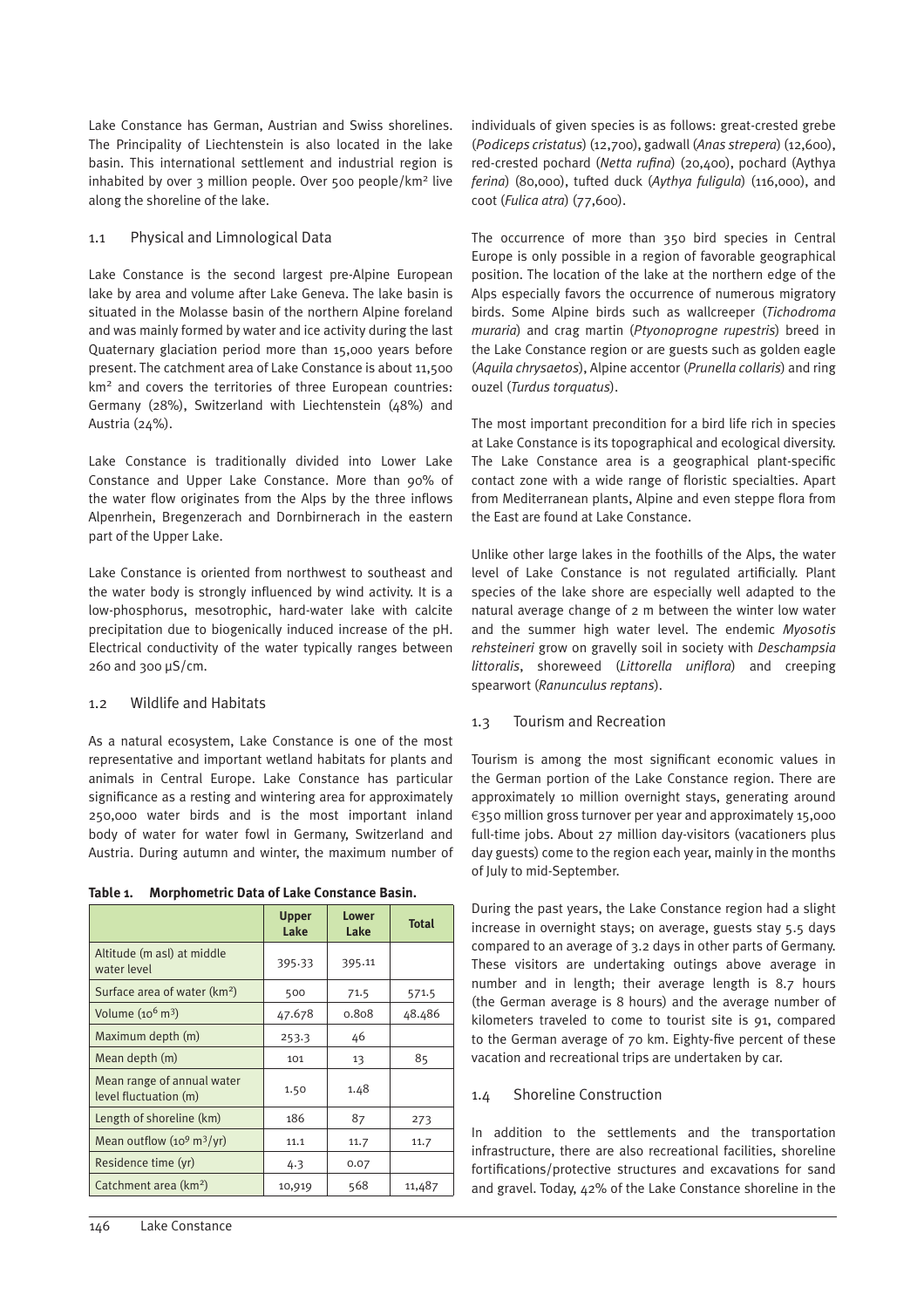Federal State of Baden-Württemberg is built up with quays or walled embankments. Fourteen percent of the shoreline outside of protected areas is made up of weekend houses, private bathing areas, public parks or recreation facilities. Over 15% of the settlements are constructed less than 50 m from the shore. A quarter of the Baden-Württemberg shoreline is taken up by buoys or fields of buoys, jetties or harbors. The harbors for recreational boats, jetties, beaches and shoreline walkways are associated with embankments and shoreline constructions and result in severe impacts on nature. They alter the direction of the current, lead to erosion and sedimentation, inhibit the capacity of the shallow water zones to cleanse themselves, and destroy the habitats of the fish populations.

# 1.5 Agriculture

The part of the Lake Constance landscape, which traditionally was cultivated in a natural way, is even today dominated by agriculture. About 433,000 ha of the Lake Constance area are being used for agriculture. Most lands are used as green fields and pasture land which make up 76% (330,000 ha). Crops are grown on 16.4% (71,000 ha) and 6.9% (30,000 ha) is taken up by so called special cultures. In order of importance these are: fruit plantations, hop, vegetables, and vines. The total agriculturally used area was only reduced by 5% in the past two decades.

Lake Constance is the biggest cultivation area for pomaceous fruit in Germany, whose cultivation increased by 10% during the past 10 years, compared to a decrease of 7% in other tree fruit cultivations. Apples are the main fruit cultivated. About 1,600 fruit growers cultivate about 7,400 hectares. Yearly about 220,000 tons of pomaceous fruits are produced for the fruit trade. Overall, 20% of the pomaceous fruit production in Germany comes from around Lake Constance. Ninety percent of the land is cultivated according to integrated production, with 5% following to organic farming principles. Organic farming has been practiced for a long time at Lake Constance. The number of registered organic farms in Baden-Württemberg's Lake Constance region (Bodenseekreis, Konstanz und Ravensburg districts) is nearly twice as high as in the rest of Germany  $(4.6\%$  compared to  $2.4\%$ ). In the small country of the Principality of Liechtenstein, the level of organic farms has even reached a level of 21%.

The number of agricultural businesses around Lake Constance has decreased steadily in recent decades. Currently there are still approximately 24,000 farms in the Lake Constance region. The competition among farms has lead to an overall increase in farm size. The average size of a farm is currently 17.8 ha. The general conditions are quite difficult for the fruit growers because during the past 10 years the manufacturers' prices have fallen continuously.

# 1.6 Drinking Water

The supply of drinking water to 320 towns and communities with a total of approximately 4 million inhabitants is a significant economic value of the lake. Supply is the responsibility of the non-profit Lake Constance Water Supply Authority (BWW), a communal institution with 177 members. The water is pumped from the Überlingen part of the lake and distributed through a 1,700 km long network of pipes to users.

The members pay a single initial contribution as well as costs for support, operation and administration according to the quantity of water they use. In 2001, water consumption amounted to roughly 130 million m<sup>3</sup>. Profits from the electricity the BWW produces are used to reduce the price of water, which has been decreasing steadily for years, and is at present about 35 cents per m<sup>3</sup>. In 2001, BWW invested over €7 million in new buildings in order to improve supply facilities. A total investment of  $€84.8$  million is planned up to the year 2006, which will be financed by the rates paid by towns and communities.

#### 1.7 Services and Industry

Industry operates at a high level of technological efficiency in the Lake Constance area. One of the key success factors of this efficiency is historic: the technology branches of aviation and automotive have formed the traditional backbone of the economy of the northern lake region for more than 100 years. The world famous zeppelin is inseparably linked to the Lake Constance area. Technological efficiency also directly depends on the high qualifications of the staff employed in the research and development departments. Lake Constance has the second highest rate of highly qualified technology staff in Germany and the Lake Constance-Upper Swabia region is ranked number four in Germany by the German Patents Atlas. The Friedrichshafen area is the strongest economic region on the lake and is also national leader in the fields of patent registrations and work productivity. Technological leadership is not only based on the main sectors of automotive supply and aerospace but also on telecommunications and electronics.

# 1.8 Energy Consumption

Up to now, over 60% of the energy required by industry, trade and private households in the Lake Constance area has been supplied by nuclear power stations. The Solar Complex Potential Study for Renewable Energy Sources in the Konstanz District has been carried out for the western area of Lake Constance. The study concluded it would be possible to supply the area (excluding traffic) with renewable energies generated in the region, on the basis of further increases in efficiency and extensive use of the existing potential, providing that energy consumption is reduced or energy efficiency improved by a factor of 2 to 3. The study demonstrated the following potential markets for renewable energy sources:

In the region there are approximately 2.5 million  $m<sup>2</sup>$  of roof space available which would be appropriate for the generation of a yearly average of circa 135 million kWh by means of solar cells (135 GWh);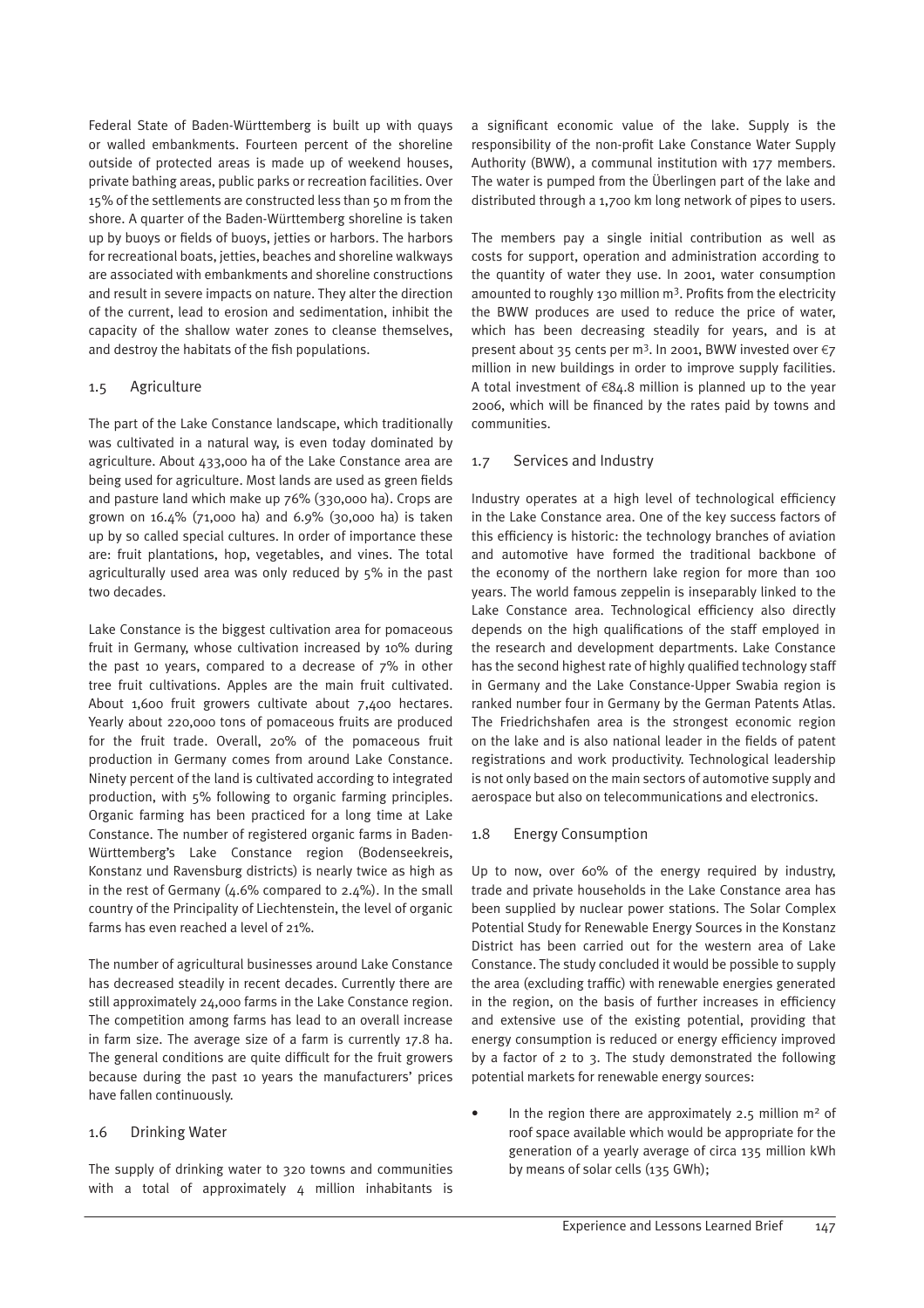- Solarthermic power generation on 50% of the available and appropriate surfaces would create energy amounting to around 150 million kWh (150 GWh) yearly;
- The potential for hydroelectric power generation in the region of the Aach by Radolfzell and by Stockacher amounts to 35,000 MWh per year (35 GWh);
- Wind power generation: Potential areas around 800 ha, i.e. 40 optimally located sites generating 140,000 MWh (140 GWh) yearly;
- With wood biomass alone, 185 million kWh of end-use power could be generated yearly (185 GWh);
- Using biogas from manure and slurry 26 GWh of electric power and 31 GWh useable heat could be generated in the region;
- The energy contained within the plant oils currently harvested in the Konstanz district amounts to circa 15.5 GWh;
- By reactivating land no longer in use through the cultivation of energy-rich plants (poplars, willows, giant Chinese silver grass (*Miscanthus sinensis gigenteus*), etc.) 65 GWh could be generated yearly;
- Geothermal heat (heating buildings by means of geothermal probes) has a potential of approximately 30 GWh; and,
- Geothermal plants for energy from medium depth: ca. 200 GWh yearly; yearly generation of 200 GWh of electricity and yearly generation of 600 GWh heat from deep geothermal probes.

# **2. Threats and Responses**

This section reviews contributions to unsustainable lake use and constraints to sustainable management of the lake.

# 2.1 Ecological Aspects

Even with the high proportion of organic farms and the conversion of many areas to integrated production methods, agriculture is still causing considerable environmental pollution and represents a potential for ecological problems for the natural area and the drinking water reservoir, Lake Constance. It has been proved that the use of chemicals and synthetic fertilizers and pesticides is causing dangerous nutrient loading in the lake and its tributaries.

There are no concepts for rural management. The sites of marginal returns which were cultivated up to now are being used less and less for agriculture. There is no integrative general management concept to secure the cultivation and to support the structural changes. There is a great danger of important and drastic loss of typical and valuable landscape structures and biodiversity.

In comparison to other destinations in Germany or Austria, Lake Constance does not have a profile towards ecologicallyorientated tourism. A regional eco-label, legal requirements, subventions or special formation to distinguish and to promote sustainable tourism does not exist. Seasonal tourism (many day guests in July, August and September) causes high environmental pollution through traffic and other ways. Additionally, land consumption and urban sprawl are proceeding.

There is no cross-border protection concept for the whole lake shoreline and water body, no declaration of common protected areas, and no assimilation of already existing cross-border protected areas. In the Bodensee Agenda 21, the International Bodesee Conference (IBK; described below) took up a regional development project which was intended to contribute to the sustainable development of the environment, business and society. In the individual fields of activity designated in the model, appreciable contradictions and deficits are apparent. This is particularly the case in the areas of settlement development and transportation.

# 2.2 Social Aspects

The protection of environment and nature conservation is an issue in all political declarations and programs. Therefore, environmental problems (except for traffic-related ones) are only indirectly perceivable and are no longer as "obvious" as they once were. The inhabitants of the Lake Constance region get the false impression that nature conservation is in the control of competent authorities and that solutions will be sought.

The demand in environmentally-sound products in the fields of energy, food, transportation, leisure activities and tourism is still very feeble. Especially in economically difficult times, with a high rate of unemployment, consumers prefer buying cheap products thus accepting environmental stress.

Finally, it should be noted that there is no cross-border Lake Constance regional identity within the catchment area.

# 2.3 Economic Aspects

Economic and policy decision makers have not yet understood that the environmental orientation of the region is a chance to broaden the regional economic profile. For example, there are no special privileges (e.g., tax relief) for ecologically oriented enterprises. Also, high consumption of natural resources occurs through tourism and leisure infrastructure and lacks ecological orientation and environmental management. There is neither a frame of reference nor a marketing system for regional organic products. It was only possible to gain few food stores, restaurants, canteens and tourism agencies as customers. The share of regional organic products in the food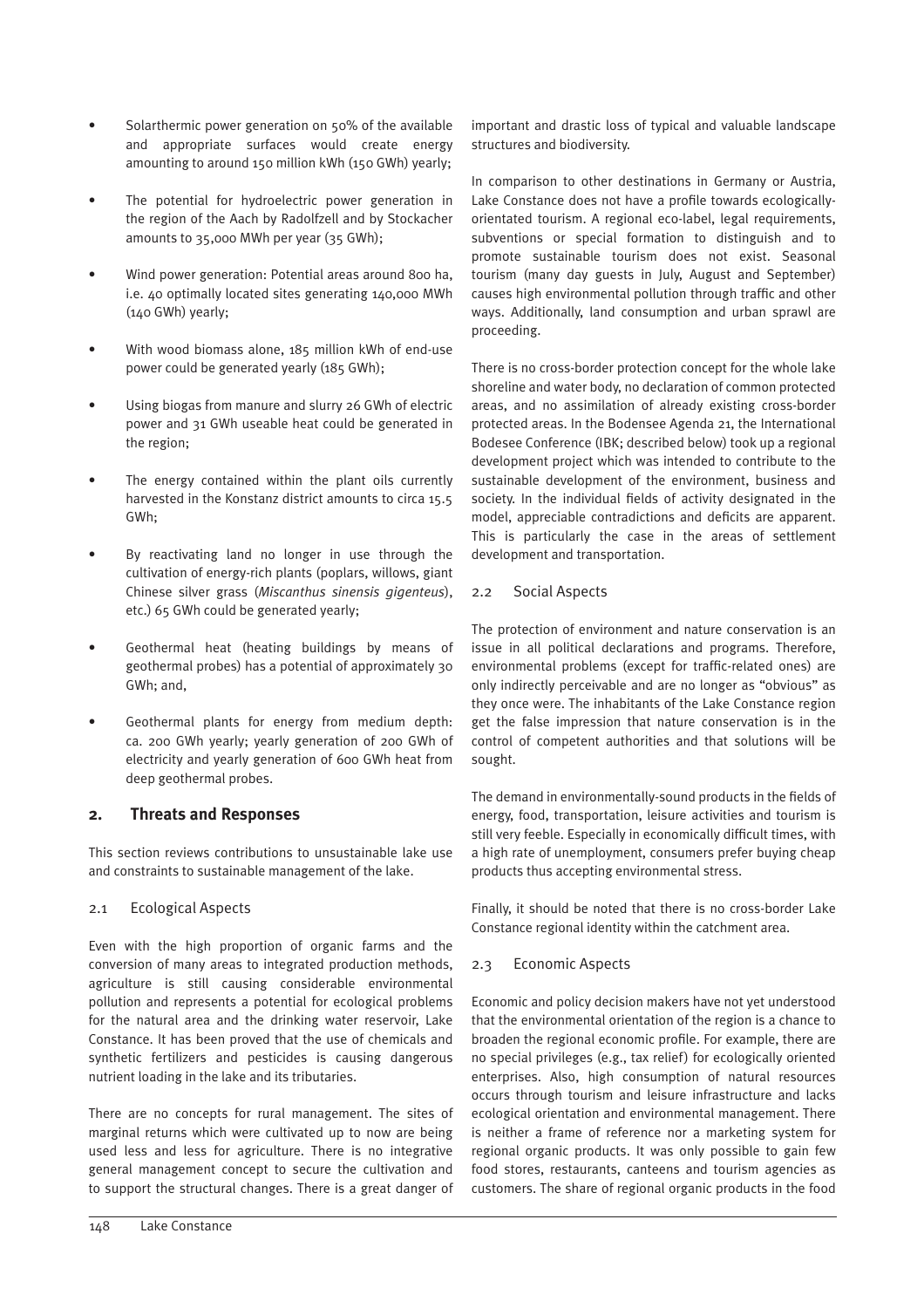business is very small. Lake Constance is rarely used as a brand name.

# 2.4 Landscape and Waterscape

Settlement planning must be based to a greater extent than today on responsible land and soil usage. The shore regions are among the most densely settled areas in the basin with 500 inhabitants/km2. The amount of settled and paved areas is more than twice as high in the shoreline communities as in those in the "second row." Despite the high costs of land zoned for construction, an increase in population of  $4$  to 12% by 2005 has been predicted for the lakeshore communities in the Lake Constance district (Bodenseekreis).

In response, in July 2001 the Lake Constance Foundation started the project "ECO-LUP: Environmental Management for Local Land Use Planning". The goal is to establish preparatory and legally binding sustainable land use planning through the development and introduction of an Environmental Management System (Eco-Audit) in urban land-use planning at the local level. The cities of Constance and Überlingen at the German border of the lake, the City of Dornbirn and the Municipality of Wolfurt in Austria are project partners.

In terms of transportation, the Lake Constance region has one of the highest concentrations of streets and traffic in rural Germany. For this reason, high priority must be given to the development of a regional transportation system by means of sensible international cooperation. Above all, the pleasing improvements in the public train, bus and ship systems should be continued in order to reduce the pollution caused by motorized forms of individual transport.

# 2.5 Tourism and Recreation

The lake and its neighboring regions are an important magnet for vacation guests and locals in their leisure time. Sixty percent of the annual visitors are concentrated on the ten most attractive places for outings. These visitors cause important environmental problems, especially traffic. Up to now, the measures to inform and sensitize these visitors have been inadequate.

In response, the introduction of the "Bodensee Erlebniskarte" as an all-inclusive-card by the "Internationale Bodensee-Tourismus GmbH" could have been a valid groundwork for touristic mobility which protects the environment, but up to now train and bus systems have not been properly added to the package. In 2001, the Lake Constance Foundation created "BodenseeClick", a web-based information system, which for the first time was able to combine public transportation schedules with destinations in the international region of interest for tourists. Unfortunately, the Lake Constance Tourism Association did not assume the management and continuation of BodenseeClick.

One of the few successful projects towards environmentally friendly tourism is the ECOCAMPING Project initiated by Lake Constance Foundation. Within ECOCAMPING, the Lake Constance Foundation developed an environmental management system for camping sites, oriented according to the EU-EMAS Eco-Audit Scheme. ECOCAMPING started in 1999 with 14 camping sites around Lake Constance. Now 49 camping sites in Baden-Württemberg and Bavaria are participating in this project and camping sites in other regions were scheduled to start in 2003/2004 to create ECOCAMPING working groups.

Recreational boating is also a threat to the lake. As a favorite venue for water recreation, Lake Constance has at present 55,000 officially registered watercraft, two-thirds of which have an engine. Recreational facilities such as buoy fields, harbors and jetties, and also buildings and parking lots take up about 45 km of the lakeshore in Baden-Württemberg alone. A further 30 km are used by beaches, camping grounds and lakeshore walkways. Along with the structural changes in and resulting damage to the shore zone and the shallows, the sport and recreational activities cause disturbances and damage to the sensitive animal and plant populations.

Particularly the lake's shallow bays are favorite places to anchor boats or for bathing, but these are preferred habitats of endangered plants and animals, as well. Today, the most valuable shore regions and shallows are closed to water sport or recreation either temporarily or throughout the year.

# 2.6 Fisheries

The threat to the fisheries of the lake is due to the fact that the lake has become oligotrophic again, and this has resulted in a decrease in the total catch, i.e. the natural catch limit has been reached. In 2000, there were approximately 140 professional fishermen in the Upper Lake region of Lake Constance, in the Lower Lake region there were 39. The decrease in the catch and in profits has forced many fishermen to work part-time or to try to improve their income by the direct sale of additionally bought goods. Most fishing businesses are family firms in which two generations work together. The fishery authorities expect the number of fishermen to continue to decrease.

Whitefish and perch are the main catches. The ten-year average for the fishermen on the Upper Lake is approximately 800 tons of whitefish and 270 tons of perch. The corresponding figures for the Lower Lake are 100 and 32 tons, respectively. Other species of fish include whitefish and, since the 1980s, the pope, a perch species.

The availability of fresh fish is dependent on the season. In general the catch in summer and autumn are higher than in spring or winter. Although the purchase of fish for the wholesaler is welcome regardless of the season, those working in the catering business are greatly dependent on tourism, especially on the German side of the lake. For this reason the German fishermen are involved to a greater extent in direct marketing.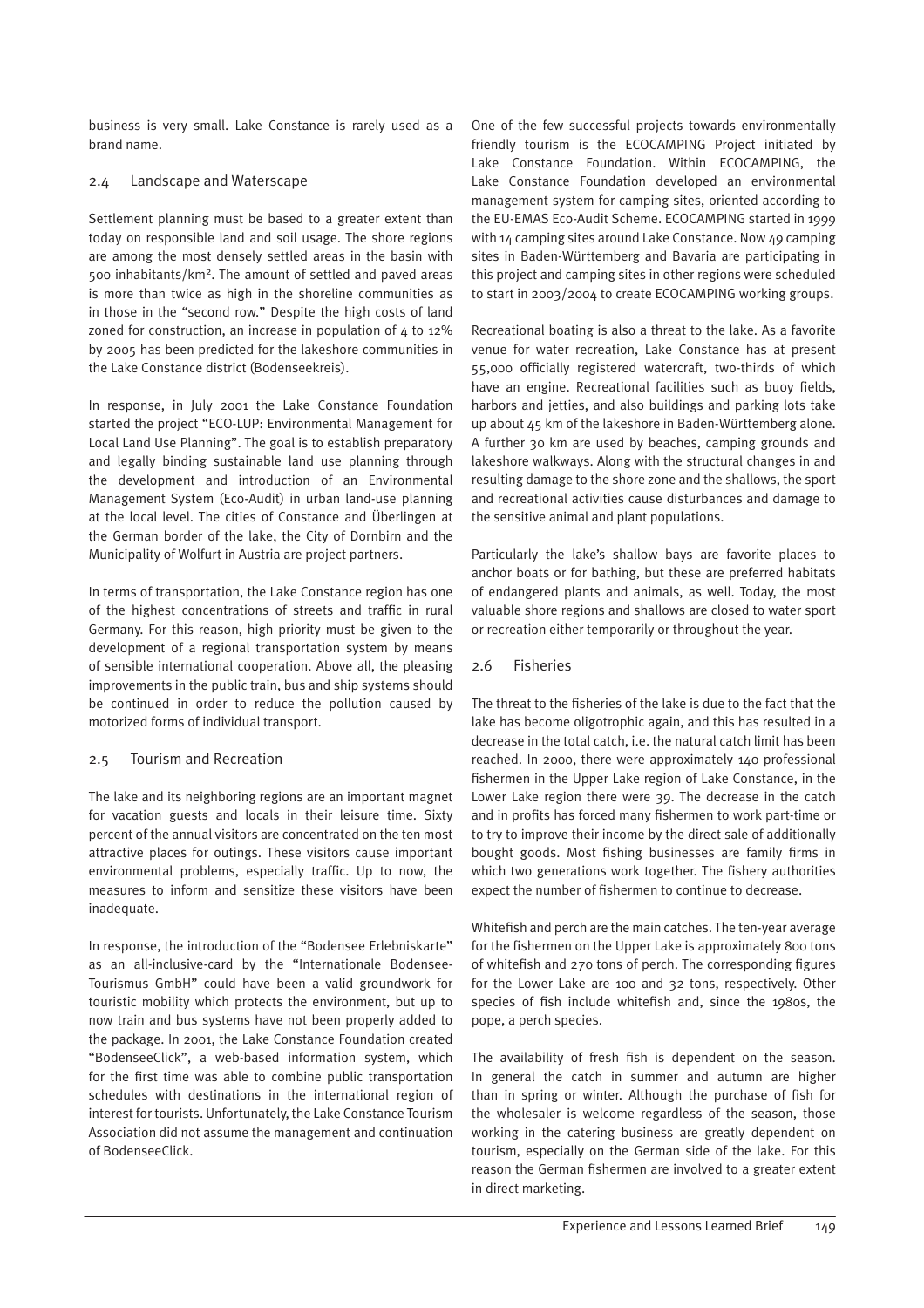As far as sustainability is concerned, fishing on Lake Constance is among the most progressive in Europe. It must be said, however, that even on Lake Constance there are questions and aspects that have not been sufficiently considered or investigated up to now. The lake was even stocked with some species from other lakes or distant regions of the world. For this reason, genetically deviant or non-native species can be found in the lake. The newcomers to the Lake Constance region include the zander and the rainbow trout.

The environment and wildlife protection agencies have up to now not taken sufficient notice of the consequences and the development of fishing. As a rule they only concerned themselves with fishing when direct conflicts arose, e.g. the shooting of cormorants. It was rare for them to look below the surface of the water.

In response, for the last three years the Lake Constance Council for the Environment has been more intensively occupied with the issue and has formulated a policy document with three main aims:

- to improve the expertise on fishing and fish biology in the wildlife protection organizations around Lake Constance;
- to provide validated specialist statements on issues of fish farming from the point of view of the protection of wildlife resources; and,
- to establish regular and constructive dialogue with the fishing industry, in order to find common positions and strategies.

# 2.7 Forestry

In the German area of Lake Constance basin, 35% percent of the land is forest. Broad-leaved trees are predominant

in the western region of Lake Constance, whereas in the Upper Swabian hinterland pine trees make up 49% of the forest area. In both regions the potentially natural vegetation is broad-leaved trees rich in beeches. Wood-working and manufacturing firms are economically important. In the northern region of Lake Constance, for example, there are 35 sawmills, with an annual cut of 700,000 m3, which is 20% of the total cut for the state of Baden-Württemberg. There are also approximately 150 carpentries and about 350 joineries. However, these medium-sized companies and the existence of numerous forest owners are being threatened by low prices and the pressure to import cheap timber.

Within the framework of the "Lake Constance: Ready for the Future" Project, specialist events on building with timber have been organized over a period of three years for local master-builders, mayors and town councilors. Moreover, the use of the redhearted beech for the manufacture of furniture has been fostered along with improved marketing of regional firewood.

#### 2.8 Water Management

The most important impulse for international cooperation was and is shared concern about drinking water. This German and Swiss common interest in its use will also continue to be of central significance for regional economic policy. In view of new stresses on the environment caused by increasing water usage, experts continue to strongly advocate wide-ranging protection measures in order to prevent a decrease in the quality of Lake Constance's water and to achieve the "lowest possible levels of fertilizer and pollutants in the lake".

#### 2.9 Drinking Water Quality

Ensuring the quality of drinking water is the central challenge in the region. The total phosphorus content of the lake water rose from  $\langle$ 10 mg/m<sup>3</sup> in the 1950s to 87 mg/m<sup>3</sup> in 1979. Thanks to international cooperation and investments totaling over six billion Swiss francs for construction and modernization of sewage canals and 220 water treatment plants, the phosphorus level was reduced to 12 mg/m<sup>3</sup> by 2001 (Figure 2).

According to a new model calculation by the Internationalen Gewässerschutzkommission für den Bodensee (IGKB, International Water Protection Commission for Lake Constance; described below), the oxygenation of the water nearest to the bottom of the lake can only be held at  $4 \text{ mg/L}$  (at least in the long term) if the concentration of phosphorus in the lake's open water can be lowered to approximately 10 mg/m<sup>3</sup>. However, since that time it has been demonstrated that most of the lake trout spawn, which lies on the lake bottom, can no longer develop at an oxygen content of 4 mg/l (IGKB 2000).



**Figure 2. Total Phosphorus of Lake Constance (Upper Lake) during Mixing Period (February to April)** (Source: International Commission for Water Conservancy for Lake Constance)**.**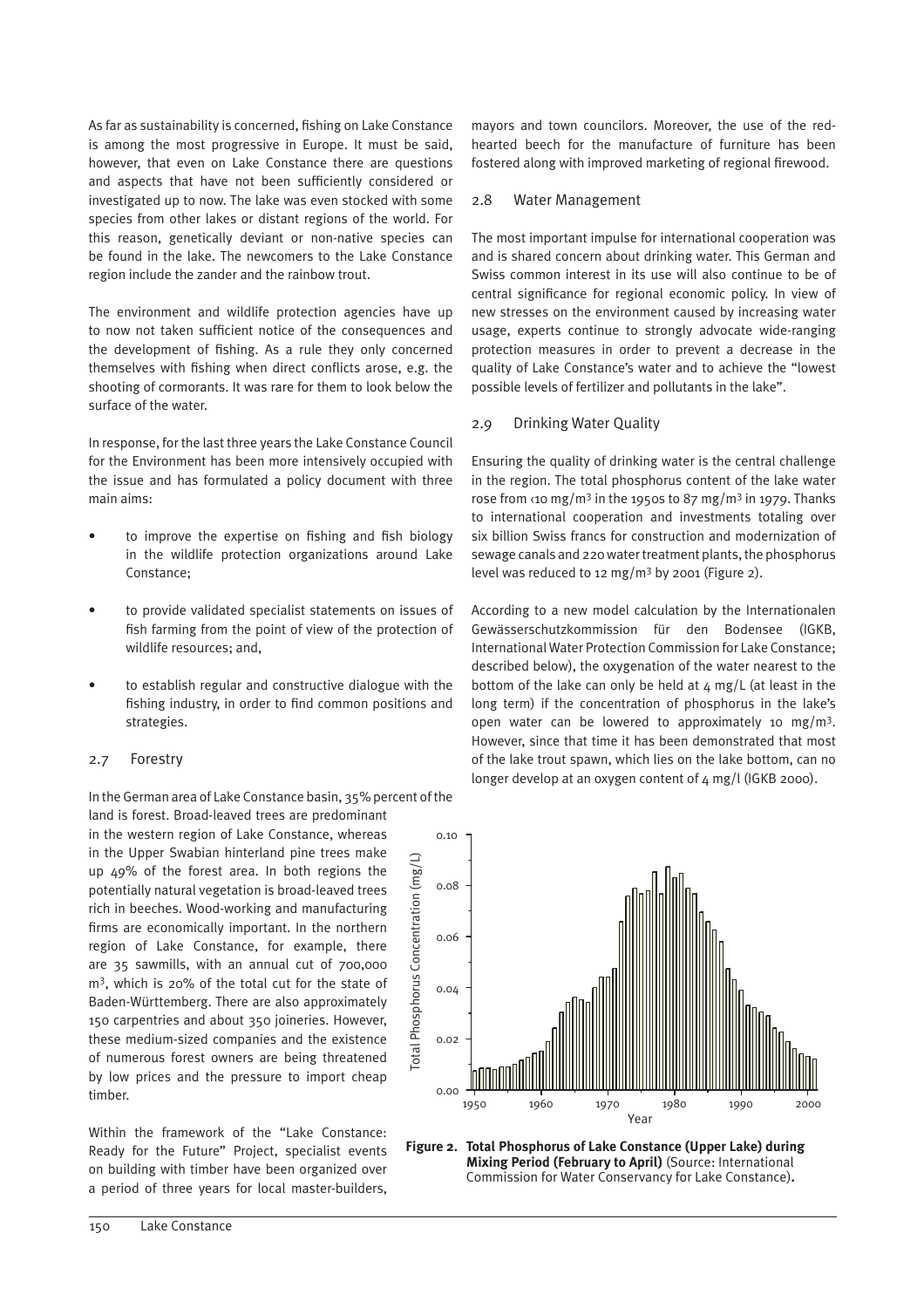Rossknecht (1996) characterizes the pollution in Lake Constance as follows: "Numerous pollutants from domestic sewage, business, industry and agriculture are still flowing into the lake as before. Even in small amounts, they can have a negative influence on Lake Constance's spectrum of species, its ability to clean itself and thereby its entire ecosystem. For this reason, efforts to keep Lake Constance clean are to be continued with persistence." In particular, Rossknecht calls for a reduction in the levels of agricultural fertilizers being released into the lake, which are responsible for about 50% of the detectable phosphorus.

The successful reduction of the phosphorus reading does not diminish the fact that the concentrations currently being measured are still too high. In addition, countless other substances have been measured in Lake Constance's water such as nitrates and various plant-protective agents. The open water's nitrate content continues to show a slight increasing trend.

In the lake's tributaries, various plant-protection chemicals have been measured; first above all is Atrazin. After its usage was forbidden, the water's Diuron content rose noticeably. Since then, this global herbicide has been found regularly in all tributaries. In order to avoid the pollution of Lake Constance by plant-protection chemicals, a long-term, general reduction in the use of pesticides in the catchment area is required (Rossknecht 1996; Staatsanzeiger Baden-Württemberg Nr. 50/1996). In addition, the use of toxic and water-polluting antifouling paints for boats has yet to be fully enforced to this day.

# 2.10 Water Quantity

The draining of greater amounts of water from Lake Constance was regulated as early as 1967 by an international convention. The agreement ensures that before they are permitted to drain water, the lakeshore states are required to give each other adequate opportunity to take a stance: (a) in the case of planned usage outside of the region supplied by Lake Constance's hydraulic system, if the requested amount is above the level of 750 L/s in each case; or (b) in the case of planned usage inside of the region supplied by Lake Constance's hydraulic system, if the requested amount is above the level of 1,500 L/s in each case.

The administration union Lake Constance Water Supply (Bodenseewasserversorgung), which requires 130 million m3 of water per year and supplies the state of Baden-Württemberg up to its northernmost parts, has permission from the state's authorities to drain 7,750 L/s on a daily average, including a nightly maximal usage of 10,500 L/s. It should be emphasized that in this case that average rate of evaporation is twice as high as the greatest amount permissible to drain from the lake.

# 2.11 Catchment Management

In order to ensure long-term protection of Lake Constance's drinking water reserves, the quality of the water in the tributaries is of decisive significance. For this reason, significant parts of the lake's catchment area (11,500 km<sup>2</sup>) were included in the cleanup program. According to monitoring data, non-point sources of pollution, including fertilizers used in agriculture, present an acute problem, noting as above that 50% of the lake's detectable phosphorus comes from agriculture.

# 2.12 Chronology of Major Lake Management Issues and Activities

Fortunately, in the early 1960s, phosphorus was already recognized as the main factor responsible for eutrophication. Until the early 1970s, the major part of sewage entered the lake without any treatment. During the 1970s, an annual increase of 15% in phosphorus concentration was observed. As a result, algal growth increased greatly. In 1972, during a phase of unfavorable climatic conditions and extremely low water load, oxygen depletion beyond 2 mg/L occurred in the deepest part of the lake. In 1979, phosphorus reached its maximum value of 87 mg/m3. During that time channel systems and efficient sewage plants with three purification stages (physical, biological and chemical) were built throughout the catchment area. More than €4 billion were invested to connect almost 92% of the inhabitants to these plants.

From 1980 onwards, the phosphorus increase was stopped and its concentration sunk from 87 mg/m<sup>3</sup> in 1979 to 12 mg/m<sup>3</sup> in 2001. Nevertheless the true scale to estimate the effect of restoration is not the reduction in phosphorus but the biological response of the lake, especially that of phytoplankton. For some years algal biomass has shown a decreasing trend. For example, in the shallow water zones and in the area of river mouths the success has been very convincing. The success can be considered a step in lake development towards a state typical of a lower nutrient level. The continuous data sets show that the phytoplankton composition and its seasonal distribution have changed to a situation known from the times when the lake was oligotrophic.

With increasing numbers of inhabitants, the problem of growth of the remaining phosphorus and other harmful substances becomes topical. Therefore the IGKB Guidelines from 1987 demand a holistic view to include the catchment area and all fields affecting the lake, especially in industry, agriculture, settlement and traffic. In addition to the stress caused by substantial loads, the stress by structural interferences is to be considered in the same way. Preventive measures should be realized before harmful effects occur.

All these efforts may serve to develop Lake Constance so that it is stable against anthropogenic stress coupled with unfavorable climatic conditions, which have increased during the last years. To obtain this state it is necessary to improve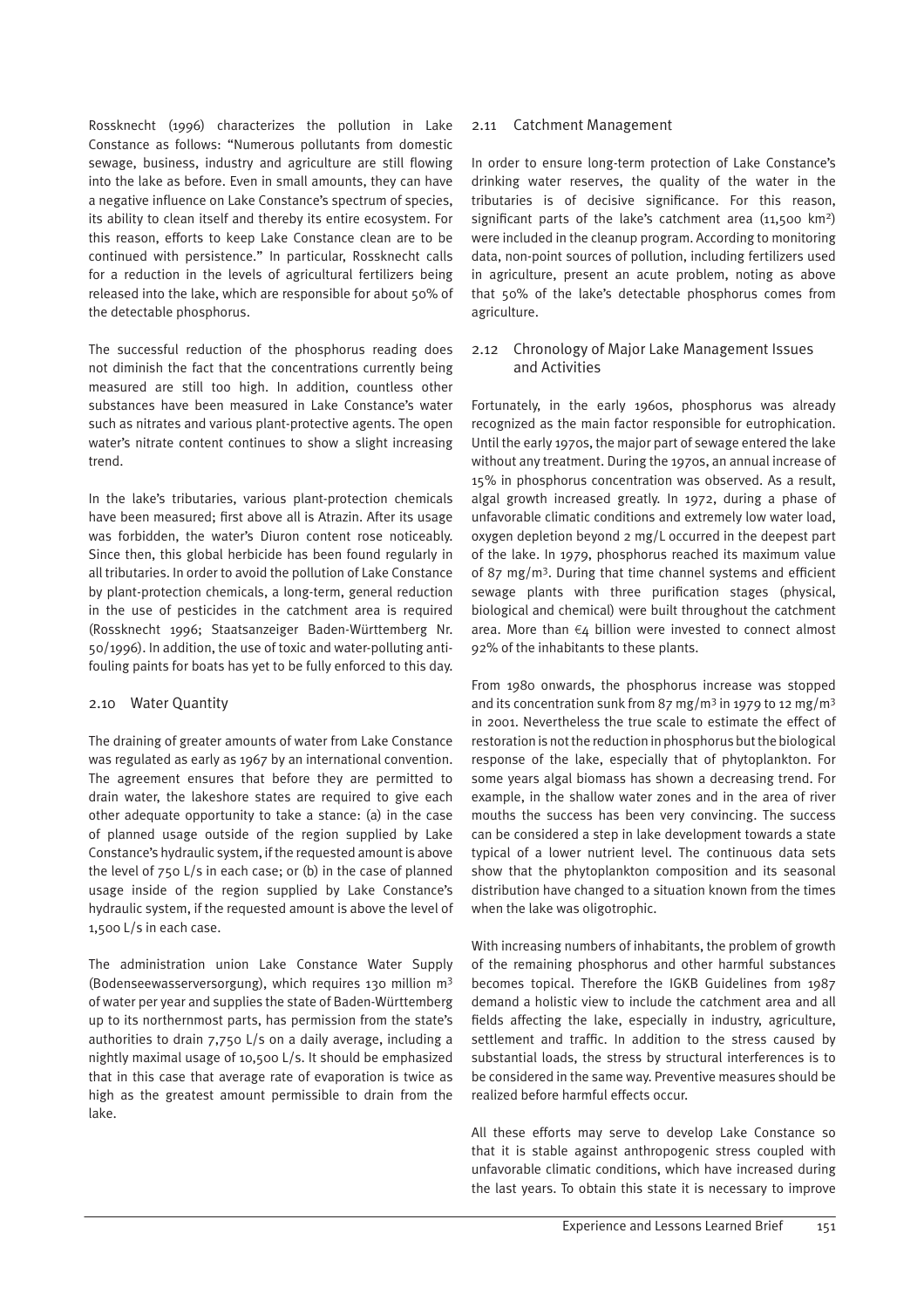the quality of the whole lake from its littoral to pelagic and profoundal zones. At the moment, Lake Constance can be looked at as an ecosystem in transition.

Table 2 provides a chronology of some of the major milestones in official environmental policies over the years at Lake Constance. Table 3 highlights some of the key contributions of NGOs over time.

# 2.13 Administrative and Political Framework

As a rule, the federal governments of the states bordering the lake hold responsibility for only the few areas covered in the international agreements that have been established. Important international bodies discussed below.

# *2.13.1 International Bodensee Conference (IBK)*

The IBK is an inter-governmental organization of the lakeside federal states and cantons. It was founded in 1972. Today, the IBK has ten members: the Swiss Cantons of St.Gallen, Thurgau, Schaffhausen, Appenzell Innerrhoden, Appenzell Ausserrhoden and Zürich; the German States of BadenWürttemberg and Bayern: the Austrian State of Vorarlberg; and the Principality of Liechtenstein. The population and surface area of the above jurisdictions is given in Table 4.

All important IBK decisions are taken by consensus. The common activities are financed by the members. The percentage of financing of each member is fixed according to the extent of the territory. IBK is organized in a Permanent Committee and seven Commissions. Every year a conference with all prime ministers of the member states takes place in one of the member states. In 1999, the Environment Commission published a report entitled *Measures in the Fields of Agriculture and Water Protection in the Lake Constance Region* which summarized the problems, the legal and administrative framework, and necessary activities and measures to be taken, especially cross-border cooperation between the administrations.

Cooperation between IBK and other commissions and institutions is not regularly organized; however, one member of the IGKB is represented in the permanent committee of IBK. The publication "Bodensee-Informationsdienst" is distributed

| Year | <b>Environmental Policy</b>                                                                                                                       |
|------|---------------------------------------------------------------------------------------------------------------------------------------------------|
| 1961 | Agreement on the Protection of Lake Constance from Pollution                                                                                      |
| 1971 | Planning Guidelines for Construction Along the Shore of Lake Constance, Baden-Württemberg Ordinance                                               |
| 1976 | Lake Constance Shipping Order                                                                                                                     |
| 1977 | International Guidelines for the Lake Constance Area, Zoning Commissions                                                                          |
| 1987 | The Future of a Clean Lake Constance, Memorandum from the International Commission on Water Conservation<br>for Lake Constance                    |
| 1993 | Introduction of stricter emission regulations for motor boats (Stage 1); (Stage 2 from 1996 onwards)                                              |
| 1994 | Lake Constance Guidelines, International Lake Constance Conference                                                                                |
| 1994 | Environmental Program for the Lake Constance Region of the Baden-Württemberg State Government                                                     |
| 1997 | Lake Constance Agenda, International Lake Constance Conference                                                                                    |
| 2001 | PLENUM for Western Lake Constance, the State of Baden-Württemberg's Program for the Preservation and<br>Development of Nature and the Environment |

# **Table 2. Milestones of Official Environmental Policy.**

#### **Table 3. NGO Contributions to Internationalist and Integrationist Approaches.**

| Year | <b>Contribution</b>                                                                                                                                                                                                                                                                                                                                                                                                                                |
|------|----------------------------------------------------------------------------------------------------------------------------------------------------------------------------------------------------------------------------------------------------------------------------------------------------------------------------------------------------------------------------------------------------------------------------------------------------|
| 1958 | Founding of the Lake Constance Ornithological Working Group                                                                                                                                                                                                                                                                                                                                                                                        |
| 1990 | Project for Environmental Conservation on Lake Constance (German Environmental Protection Agency)                                                                                                                                                                                                                                                                                                                                                  |
| 1991 | Founding of the Lake Constance Ecological Council as an international association of nature and environmental<br>conservationist organizations (actually 18 member associations)                                                                                                                                                                                                                                                                   |
| 1991 | Model Project Constance "Linking of Biotopes and Extensification of Farmland in the District of Constance"                                                                                                                                                                                                                                                                                                                                         |
| 1994 | Founding of the Lake Constance Foundation                                                                                                                                                                                                                                                                                                                                                                                                          |
| 1995 | Position paper "Recreation and Tourism on Lake Constance" by Lake Constance Environmental Council                                                                                                                                                                                                                                                                                                                                                  |
| 1997 | Lake Constance Foundation confederation project "Sustainable Lake Constance" (Contributions to a lasting<br>environmental safeguarding and development as a drinking water reservoir and international model region. The<br>goal is to show by way of practical examples how environmental quality can be improved and natural resources<br>used sustainably demonstrating that protecting nature and the environment is profitable for business.) |
| 1998 | Lake Constance Environmental Council Position paper "Environment and Transportation on the Bodensee"                                                                                                                                                                                                                                                                                                                                               |
| 2000 | Position Paper "Fisheries" by the Lake Constance Environmental Council                                                                                                                                                                                                                                                                                                                                                                             |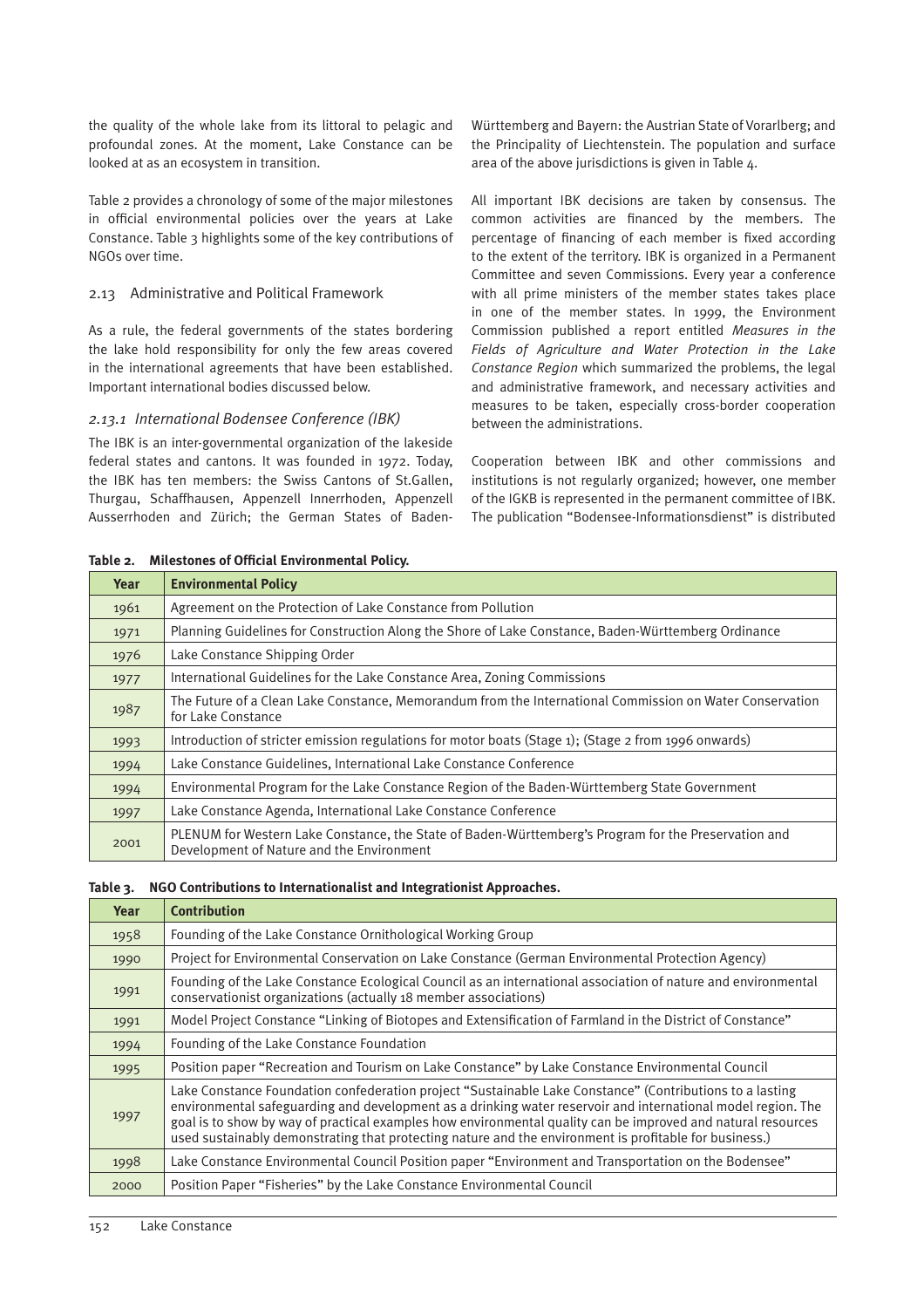every week via e-mail and is also available on the IBK's website. IBK has an office in Constance which handles public information and relations. In the case of specific aspects, the IBK´s experts can be involved.

The "Parlamentarier-Kommission" represents local people of the region. A regular exchange of information between IBK and this board is organized. Local people and stakeholders can present their questions and requests also in the IBK office in Constance.

The budget in 2002 for the IBK was €250,000, mainly used for personnel costs and communication and public relations. The IBK's work is funded by membership fees of the lakeside federal states and cantons. The basis for membership fees are population figures and share of lakeshore. Some projects are co-financed by the EU Interregional Program.

# *2.13.2 International Commission for Boating on Lake Constance (Internationale Schiffahrtskommission für den Bodensee, ISKB)*

The ISKB was founded in 1973 as a state agreement among Austria, Germany and Switzerland. There are no fixed rules and system regarding communication and cooperation. If there are aspects related to the other commissions, the chairman of the other commission will receive a written advice.

There is no regular communication to the public. The Commission gives recommendations to the Federal States and Cantons only. The Commission informs via press releases, only if a decision of the Commission is of special relevance to the public.

There is no direct involvement of stakeholders in the Commission's work. In the case of the elaboration of new regulations, stakeholders can use the legal proceedings as a means of involvement in the member states. Results of these legal proceedings are included into the final recommendation of ISKB to the member states.

The ISKB has no budget of its own. All costs to organize a meeting, including follow-up, are covered by the member states by rotation system.

2.13.3 International Proxy Conference for the Lake Constance Fishery (Internationale Bevollmächtigt enkonferenz für die Bodenseefischerei, IBKF).

The IBKF was founded in 1893 and is responsible for the. "Agreement on the Use of Similar Regulations for the Fishing Industries on Lake Constance", which are the fishing regulations for Lake Constance, Upper Lake.

Minutes of all meetings are exchanged between the IBKF and IGKB, with request for comments on special problems to other commissions. Reports about annual activities are presented at annual meetings of other commissions. Members of different commissions work together in the EU working groups, such as the EU Water Framework Directive.

The IBKF's external communication is organized through yearly press-information about IBKF activities. Additional press information is provided about concrete items. Information about fishermen is the responsibility of the member states. Professional fishermen and line fishermen (anglers) are represented in the Lake Constance Fishery Federation (IBF). This federation can present requests to IBKF.

It was not possible to determine the 2002 budget. All general costs and studies of the IBFK are financed by lakeside federal states and cantons.

# *2.13.4 International Commission for the Protection of Lake Constance (Internationale Gewässerschutzkommission für den Bodensee, IGKB)*

Lake Constance is a curiosity under international law. Clearly defined national frontiers between Switzerland and Germany exist in the Lower Lake. In the Upper Lake, only the shallow water area from the shoreline to 25 m water depth is national territory of the bordering countries. The major part of Upper Lake Constance is considered as common property, a so-called "condominium".

The IGKB was founded in 1959 by the three riparian countries (Austria, Germany, and Switzerland) in order to preserve the lake ecosystem from further degradation. In 1960 came an Agreement on the Protection of Lake Constance from Pollution (signed into law in November 1961). In 1987 the IGBK created

**Table 4. Population and Surface Area of Jursiditions in the Lake Constance Basin.**

| <b>Nation or Sub-national Entity</b>                                                                                     | <b>Inhabitants</b> | Surface Area (km <sup>2</sup> ) |
|--------------------------------------------------------------------------------------------------------------------------|--------------------|---------------------------------|
| Liechtenstein                                                                                                            | 32,015             | 160                             |
| Austria: State of Vorarlberg                                                                                             | 363,971            | 2,601                           |
| Switzerland: Cantons of St. Gallen, Appenzell-Ausserrhoden, Appenzell-<br>Innerrhoden, Thurgau, Schaffhausen, and Zürich | 2,011,493          | 5,468.58                        |
| Germany: Sate of Baden-Württemberg's Federal State Districts of Konstanz,<br>Bodenseekreis, Ravensburg, and Sigmaringen  | 862,610            | 4,318.71                        |
| Germany: State of Bayern's Federal State Districts of Lindau, Oberallgäu, and<br><b>Stadt Kempten</b>                    | 284,882            | 1,913.35                        |
| Total                                                                                                                    | 3,554,971          | 14,461.64                       |

Source: Regio-Büro Bodensee.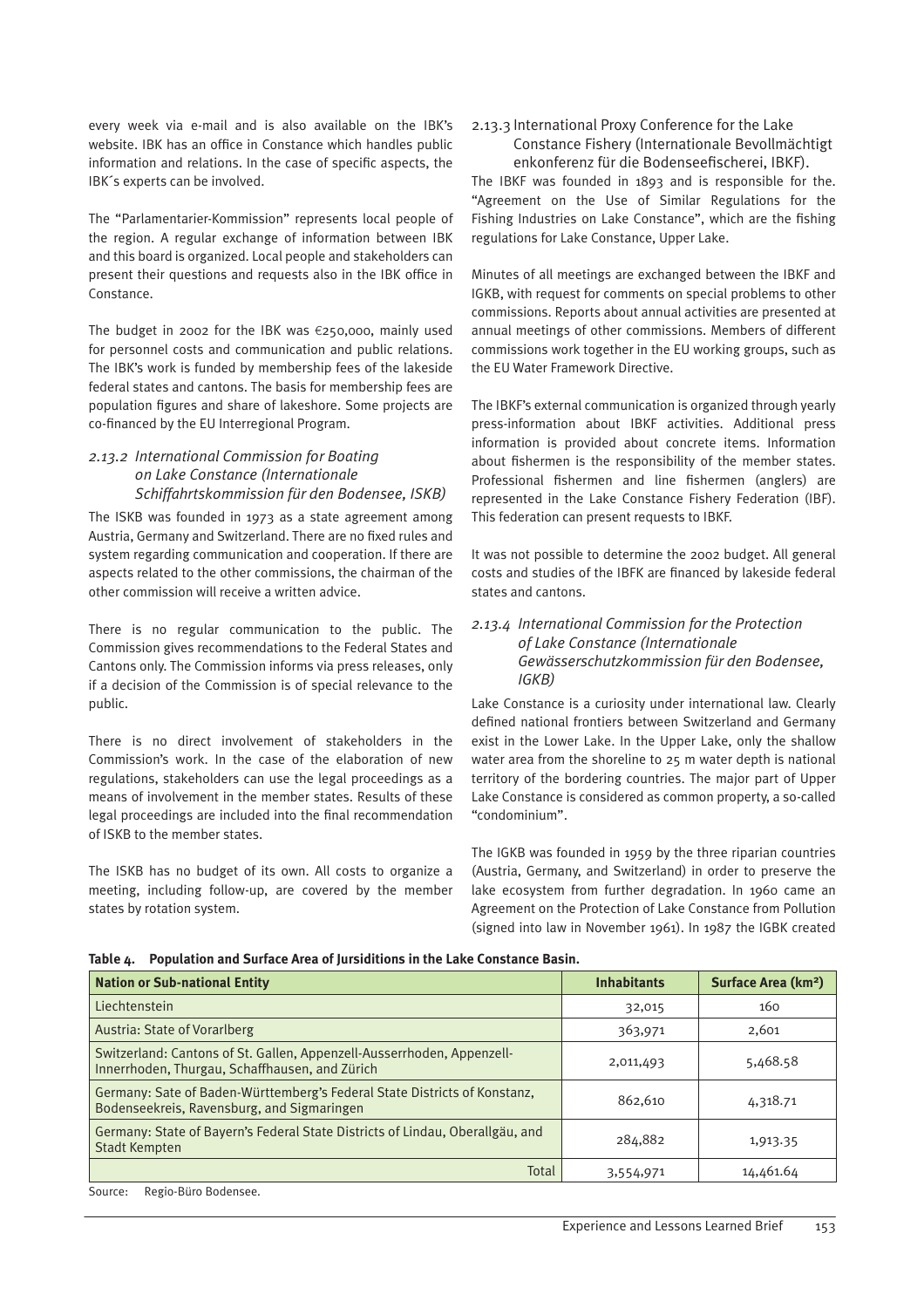a Memorandum called "The Future of a Clean Lake Constance: Long and Short Term Measures".

The main duties of the IGKB are the observation of the lake, confirmation of the causes of its pollution, recommendations for coordinated preventive measures, and discussion of the planned uses of the lake.

The commission meets at least once a year and is composed of delegates from member governments and a limited number of high officers of those governments. As an advisory agency, the commission cannot decide on rules and actions connected with environmental protection, but by agreement the regional governments are obliged to transform the recommendations of the IGKB into national law. A technical and scientific board of experts serves as official consultants to the commission. They elaborate the research program and prepare reports on the research sanctioned by the commission. The board of experts has three working groups for studying special problems concerning the topics "Lake", "Catchment Area" and "Accident Defense". The working results are summarized and published in so-called green reports (annual investigation data of the lake monitoring) and blue reports (case studies and special topics).

Communication and cooperation organized between the international Lake Constance commissions occurs through exchange of minutes between IGKB and other commissions. There are also common working groups, participation in the meetings of other commissions, and exchange of information (written, via phone or e-mail). The IGKB's external communication is organized through media information, a regular publication entitled Seespiegel, regular reports ("Green" and "Blue" Reihe) and special reports, working group public relations, and a website.

IGKB is not an executing agency and gives only recommendations to members. Stakeholders are involved according to the national legal possibilities.

The budget for 2002 could not be determined exactly. Approximately €232,000 was spent for common projects, reports and public relations. Not included are the consequential costs of recommendations by IGKB such as improvement of wastewater collection and wastewater treatment plants, which has represented an investment of more than €4 billion up to now.

Financing by the lakeside federal states and cantons according to their size, population and share of lake shore: Baden-Württemberg has the highest contribution with 57% of the total costs. European Union-Interregional Financing is used for special projects.

# 2.14 Nature Protection

The legal framework for nature preserves is different in each of the three states bordering Lake Constance. There are only a few existing extensive well-run preserves with effective regulations. These criteria for conservation and the areas themselves conform to international standards, in practice, show important deficiencies.

# *2.14.1 Ramsar Sites*

Wollmatinger Ried-Giehrenmoos-Gnadensee and Mindelsee (Germany) and the Rhine delta (Austria) were nominated as Ramsar sites in 1976 and 1983, respectively. Ermatingen basin and Stein am Rhein in Switzerland are in the planning stage and a date of nomination has not yet been fixed.

#### *2.14.2 NATURA 2000 Areas*

Areas in Germany and Austria have been nominated for the NATURA 2000 network of nature preserves being planned by the European Union. The responsible administrative bodies have proceeded in quite different ways in terms of procedure and the extent of their plans.

Baden-Württemberg's official list (as of March 2001) designated a total of approximately 37,000 ha for the Lake Constance region. In contrast, the unofficial listing put together by NABU for the same region contains an area of a total of 91,383 ha which were determined in accordance with the criteria of the FFH guidelines, or those for the preservation of birds.

# *2.14.3 Regional Lake Shore Protection in Baden-Württemberg*

In order to protect the valuable and sensitive shallows, which make up about 17% of the total lake surface, protected areas have been established in the Lake Constance shoreline plans set down by the Hochrhein-Bodensee and Bodensee-Oberschwaben (Upper Rhine-Lake Constance and Lake Constance-Upper Swabia) regional associations.

Protected Zone I is made up of shoreline close to its natural condition and transition zones with biotopes deserving protection or valuable fishing or spawning areas. In Baden-Württemberg 51% of the shoreline has been designated as belonging to this category. In such areas, embankments, harbor facilities, jetties, buoy fields and other constructions are not permitted. Public beaches may be renovated or expanded, mooring places for rescue crafts, lake access for windsurfers, drinking water pipes, telephone and electrical cables or pipes releasing water for treatment plants may be introduced.

Protected Zone II makes up 27% of the Lake Constance shoreline in Baden-Württemberg. Here, public and private structures may be expanded and other changes may be made if they can be reconciled to the need to protect the shallows, or if public interest is greater than protective policy.

The Lake Constance shoreline planning process has also designated areas for re-naturalization where the changes are intended to lead to an improvement in the condition of the current, the reintroduction of reed growth, the planting of trees and bushes along the shore or the removal of impediments to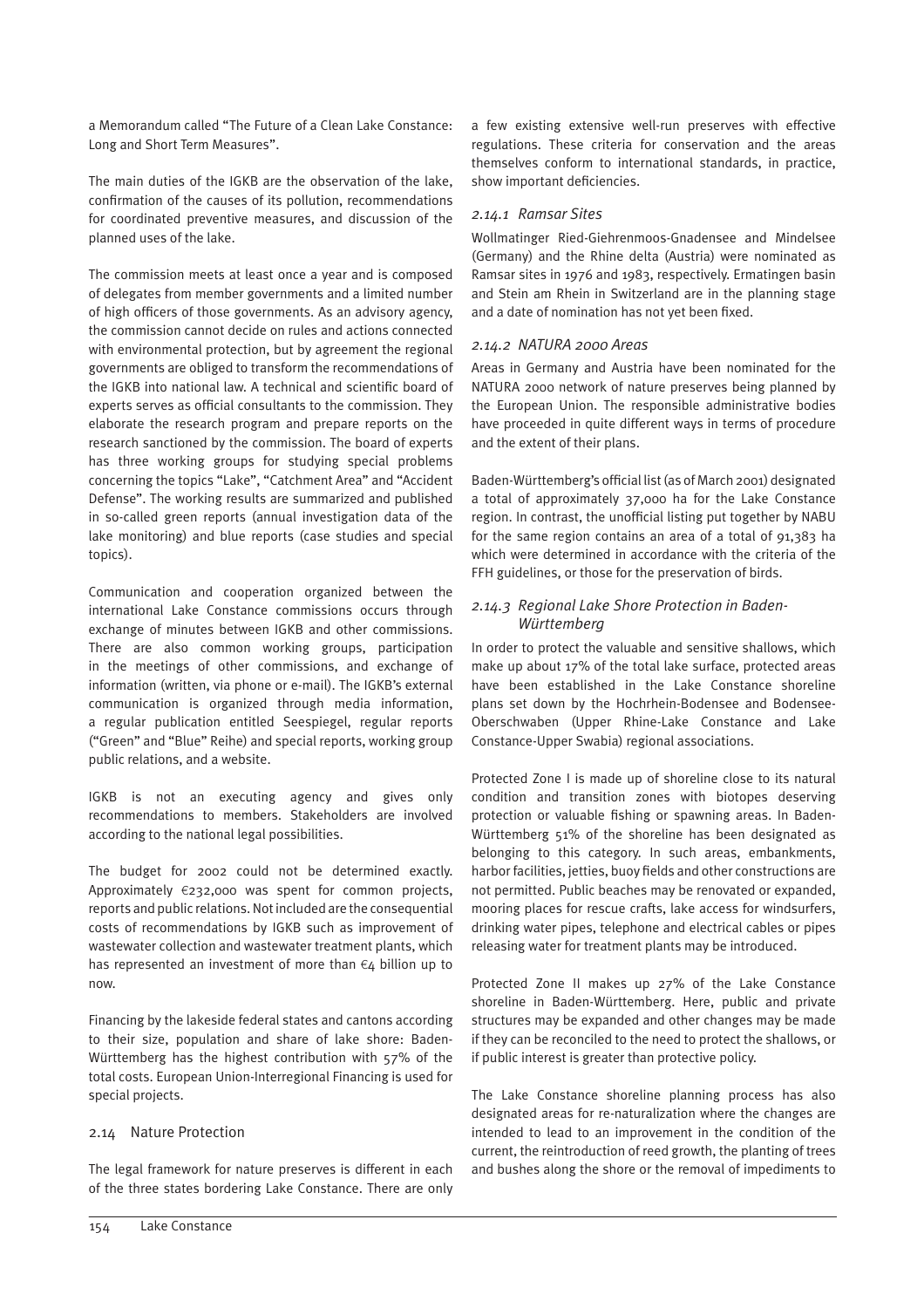fishing. Up to now, about 20 km of the shoreline have been re-naturalized.

Today, only 28% of the shoreline is ringed by reed growth. With very few exceptions, the reeds are found within nature and landscape conservation areas. Not only do fish, amphibians, and water birds depend on intact reed growth, but so do innumerable insects, spiders and snails. Exceptional events such as the "flood of the century" in 1999 demonstrate that the protected areas are much too small and do not create adequate space in which flora and fauna can find refuge. Injunctions concerning protected areas have created too many opportunities for additional construction.

# **3. Lessons Learned: Actions to be Taken on Lake Constance and Key Lessons Relevant to Other Lake Regions**

# 3.1 Nature Conservation

For the protection of endangered natural habitats and species, international agreements must be followed, in particular on the basis of the EU guidelines for the protection of birds, the EU FFH guidelines and the creation of norms for Important Bird Areas. Of particular urgency is the recognition of Lake Constance as the most important migration rest and winter quarters for water birds in the Central European interior.

Due to the international situation, a concept for protected areas along the entire shore and lake area spanning all involved nations is necessary. The states bordering Lake Constance are urged to designate shared protected areas and to agree among themselves on the existing protected areas which span national borders, particularly in the Alter Rhein (Old Rhine), the Konstanzer Bucht (Constance Bay), the Ermatingen basin and at the Untersee-Ende (Lower Lake end) and the Hochrhein (Upper Rhine).

Regulations for water sport and hunting, as well as for other forms of interaction with the natural landscape must be internationally coordinated along a uniform basis for all comparable protected areas in the shore zones and shallows.

The key lesson for transboundary lake regions is that a legally binding concept including management plans and monitoring systems for all protected areas along the entire shore and lake area spanning all involved nations is necessary. This nature concept should follow international criteria (we recommend the criteria for EU Natura 2000 regions) and provide the necessary staff and financial resources. Perspectives for the development, extension and connection of protected areas must be pointed out and put into practice according to a binding time table.

For the implementation of the management plans and biomonitoring in the most important protected areas there is a need for professional research and support stations which also deal with public relations and visitors interests. Regulations for water sports and hunting, as well as other forms of interaction with the natural landscape must be internationally/interregionally coordinated for protected and unprotected areas in the shore zones and shallows. In nature reserves adjacent to densely populated areas, sufficient buffer zones must be established. It is of special importance for the quality of the natural habitats to connect biotopes by green corridors—a main focus of ecological land use planning.

The European Union Water Framework Directive is a new innovative approach to protect all waters—rivers, lakes, coastal waters and ground waters. It sets up ambitious objectives to ensure that all waters meet "good status" by 2015. The directive sets up a system of management within river basins without stopping at the borders. It requires a cross-border cooperation between countries and all involved parties. Further information is given on the website, www.europa.eu.int/ comm/environment/water/water-framework/overview.html

# 3.2 Agriculture

A clear public statement is needed from the states along Lake Constance that organic farming represents the method which most adequately preserves natural resources and therefore receives particular state support, through state-funded advertising and the use of regional organically-grown foods in the canteens of public institutions such as offices and universities.

When compensation payments are made to farmers, ecological minimal standards must be maintained such as a maximum occupation level of 1.5 large cattle unit per ha and a 10 percent level of compensatory organically maintained land from the total surface area in the form of hedges and natural borders. The introduction of internationally valid high ecological and social standards for the production and sale of agricultural products is necessary.

The marketing of regional organic food should be improved by the development of regional business structures and the creation of new outlets. For this purpose, new alliances and co-operations between agriculture, trade, distribution and commerce as well as tourism are necessary. Consumers (including holiday-makers) should be informed by information facilities and offers about the connection between environmentally sound agriculture, healthy food, and the preservation of cultural landscape and nature protection.

# 3.3 Honor Ecological Efforts in Agriculture

At Lake Constance, as in other areas, agricultural subsidies are socially accepted only when performance-related. A possibility to justify subsidies is to reward ecological achievements in agriculture. MEA, a Baden-Württemberg agro-environment program, is a good political example based on voluntary participation and providing economic incentives for good ecological achievements. In order to motivate as many farmers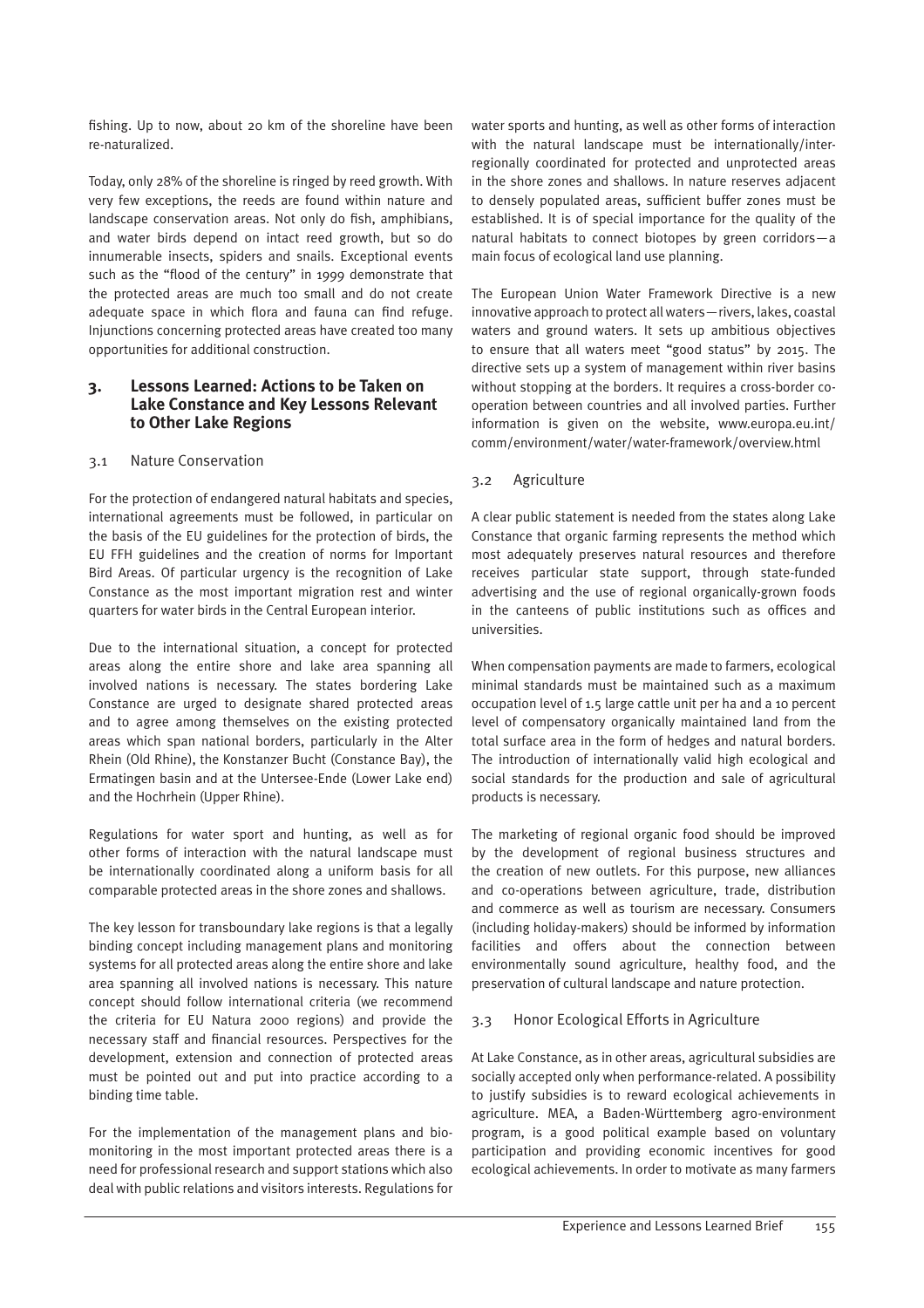as possible to participate in this program, it is important to honor simple measures which are easy to realize.

Pilot schemes are good, but broad effects are better. The realization of innovative pilot schemes is important to test new approaches and ideas and to further develop them. It is also important to draw attention to such projects during their implementation period since it is difficult to undertake effective public relations work and outreach to farmers if people cannot see the pilot activities when they are ongoing.

The European Union Agricultural Policy is in reformation. Healthy food supplies, quality, environmental conservation and regional development are finally included as objectives, but there is still no concrete process to guarantee that these objectives will be fulfilled. The use of the "Polluters Pays Principle" is not included. Farmers get subsidies, if they accept good agricultural practices, but no farmer needs to pay if he does not accept environmental friendly practices.

# 3.4 Women Create Acceptance

The integration of women into the development and decisionmaking process is of great importance. Particularly in rural areas, women's energy and competence are extremely well developed.

# 3.5 Fisheries

The loss of natural and nearly natural lakeshore areas needs to be stopped. Restoration measures must be planned and carried out taking into account the fish ecology as well. Although the lakeshore is under special legal protection in all three countries neighboring Lake Constance, the rate of embankment fortification is high and the settlement pressure is still increasing. Fish fauna benefit most from shallow waters and quiet shorelines. Restoration measures should not always take place lakeside but also should occur further inland in order not to fill up existing shallow zones.

At Lake Constance there are only fish sanctuaries where fishing is not completely forbidden. To promote certain fish species, appropriate protection zones should also be created. The already existing nature reserves should be integrated into this approach. Fishing in nature reserves should be reduced and, in the medium-term, be forbidden.

Fish stocking interferes with the complex interactions between the naturally occurring fish species and the rest of the fauna. Not only fish live in a lake, but there are also complex aquatic flora and fauna that have complex relations. It is useful for anglers and conservation organizations together to concentrate on the improvement of habitat and better water quality. Cormorant and goosander are protected species in the Lake Constance region and to frighten them away or to shoot them are not reasonable management measures.

# 3.6 Tourism

In order to support ecologically sound mobility in tourism, attractive fees are necessary. A first required step is the introduction of an international "Lake Constance Day Ticket" which would be valid within all public transportation systems in the Lake Constance area. In order to reduce the burden of mobile recreational traffic, the public routes leading from the area around the lake to the lakeside communities must be greatly improved. \_It is recommended that no new tourism infrastructure be developed on the shore of Lake Constance. The environmental quality of accommodation and recreational facilities should be improved by the introduction of environmental management systems and incentives.\_ In addition, linking and the exchange of experiences among sustainably working tourism businesses should be promoted cross-border.

There are several key lessons about tourism that are relevant for other lake regions. Recently, tourism has been considered to be the best answer to all problems. It is, however, recommended not to overestimate the positive effects of tourism but to be aware of possible negative effects. International tourism is a short-lived, sensitive, and extremely competitive economic sector, susceptible to trends and all kinds of crises.

Currently environmentally sound tourism offers exceed the demand. A long-term tourism development planning with regular monitoring of the efficiency is necessary. This would include:

- Promotion of environmentally sound and socially acceptable tourism: recognized Ecolabel, i.e. European VISIT-Standard (www.yourvistit.info), environmental management systems (EMAS, ISO 14001), and Soft-Mobility-Concept (www.soft-mobility.com).
- Destination Monitoring: Within the LIFE-VISIT Project, ECOTRANS developed a set of indicators for tourism destinations including process indicators for sustainability policy, environmental performance indicators (transport, land use and biodiversity, energy, water, waste), social and cultural performance indicators and economic performance indicators. Further information is given at www.yourvisit.info.
- Information and sensitization of locals and guests by pointing out interactions (e.g. regional agricultural products and the preservation of the landscape), environmentally sound offers (your choice makes the difference), providing tips for environmentally friendly and socially acceptable behavior, etc.
- Entrepreneurs should get interested in sustainable tourism activities. A good example is ECOCAMPING, an environmental project for camping grounds. This project